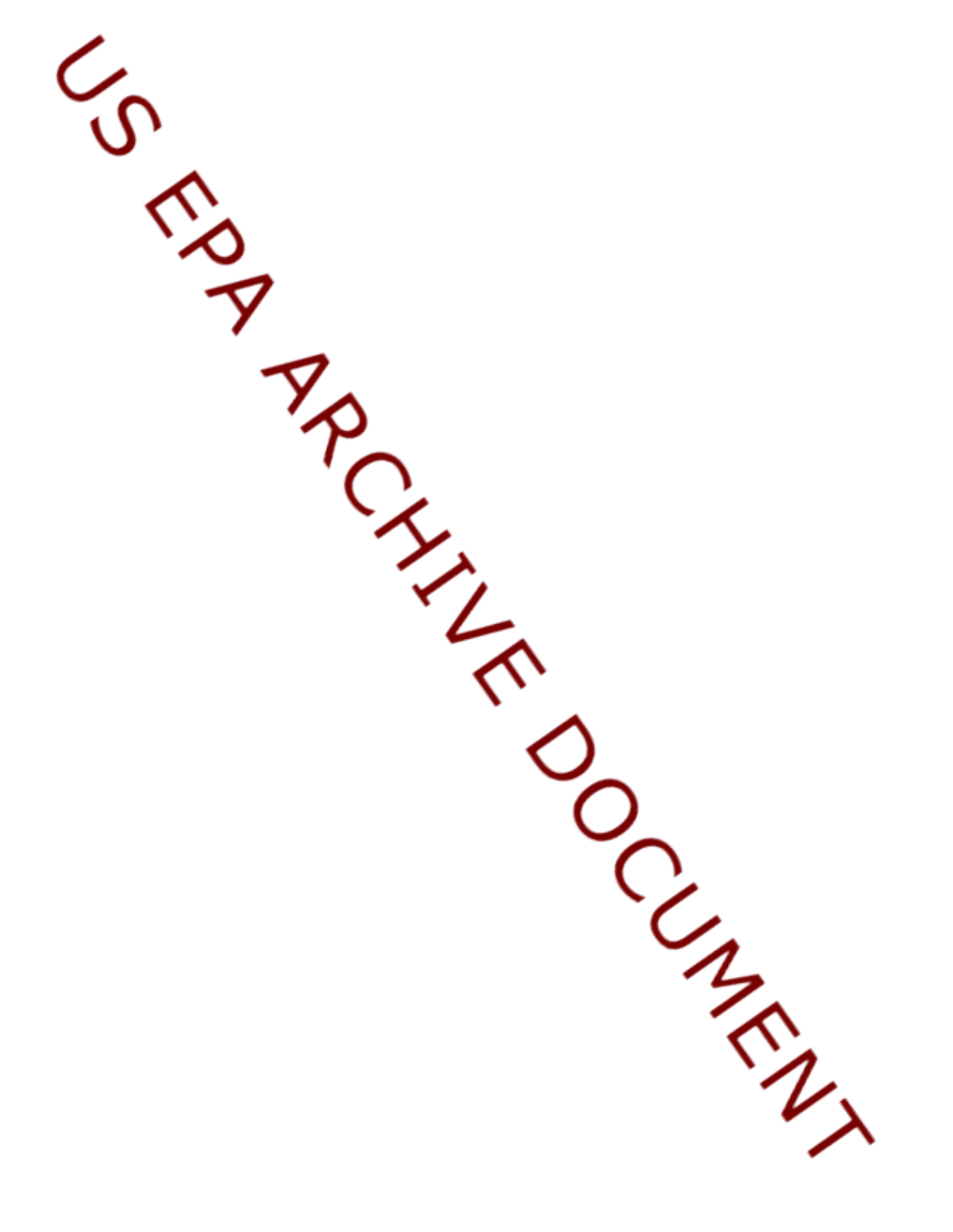## **THE ENVIRONMENTAL TECHNOLOGY VERIFICATION** PROGRAM





**Battelle** The Business of Innovation

# **ETV Joint Verification Statement**

|                                   | <b>TECHNOLOGY TYPE: Mercury Emissions Monitor</b> |                                                          |  |
|-----------------------------------|---------------------------------------------------|----------------------------------------------------------|--|
| <b>APPLICATION:</b>               | <b>Monitoring of Flue Gas Mercury</b>             |                                                          |  |
| <b>TECHNOLOGY</b><br><b>NAME:</b> | <b>Thermo Electron Mercury Freedom System</b>     |                                                          |  |
| <b>COMPANY:</b>                   | <b>Thermo Electron Corporation</b>                |                                                          |  |
| <b>ADDRESS:</b>                   | 81 Wyman Street<br>Waltham, MA 02454              | PHONE: (781) 622-1000<br>$(781)$ 622-1207<br><b>FAX:</b> |  |
| <b>WEB SITE:</b><br>E-MAIL:       | www.thermo.com                                    |                                                          |  |

The U.S. Environmental Protection Agency (EPA) has established the Environmental Technology Verification (ETV) Program to facilitate the deployment of innovative or improved environmental technologies through performance verification and dissemination of information. The goal of the ETV Program is to further environmental protection by accelerating the acceptance and use of improved and cost-effective technologies. ETV seeks to achieve this goal by providing high-quality, peer-reviewed data on technology performance to those involved in the design, distribution, financing, permitting, purchase, and use of environmental technologies. Information and ETV documents are available at www.epa.gov/etv.

ETV works in partnership with recognized standards and testing organizations, with stakeholder groups (consisting of buyers, vendor organizations, and permitters), and with individual technology developers. The program evaluates the performance of innovative technologies by developing test plans that are responsive to the needs of stakeholders, conducting field or laboratory tests (as appropriate), collecting and analyzing data, and preparing peer-reviewed reports. All evaluations are conducted in accordance with rigorous quality assurance (QA) protocols to ensure that data of known and adequate quality are generated and that the results are defensible.

The Advanced Monitoring Systems (AMS) Center, one of six technology areas under ETV, is operated by Battelle in cooperation with EPA's National Exposure Research Laboratory. In collaboration with the Illinois Clean Coal Institute, and with assistance from the Northern Indiana Public Service Company, the AMS Center evaluated the performance of the Thermo Electron Mercury Freedom System (MFS) for determining mercury in stack gas at a coal-fired power plant. This verification statement provides a summary of the test results.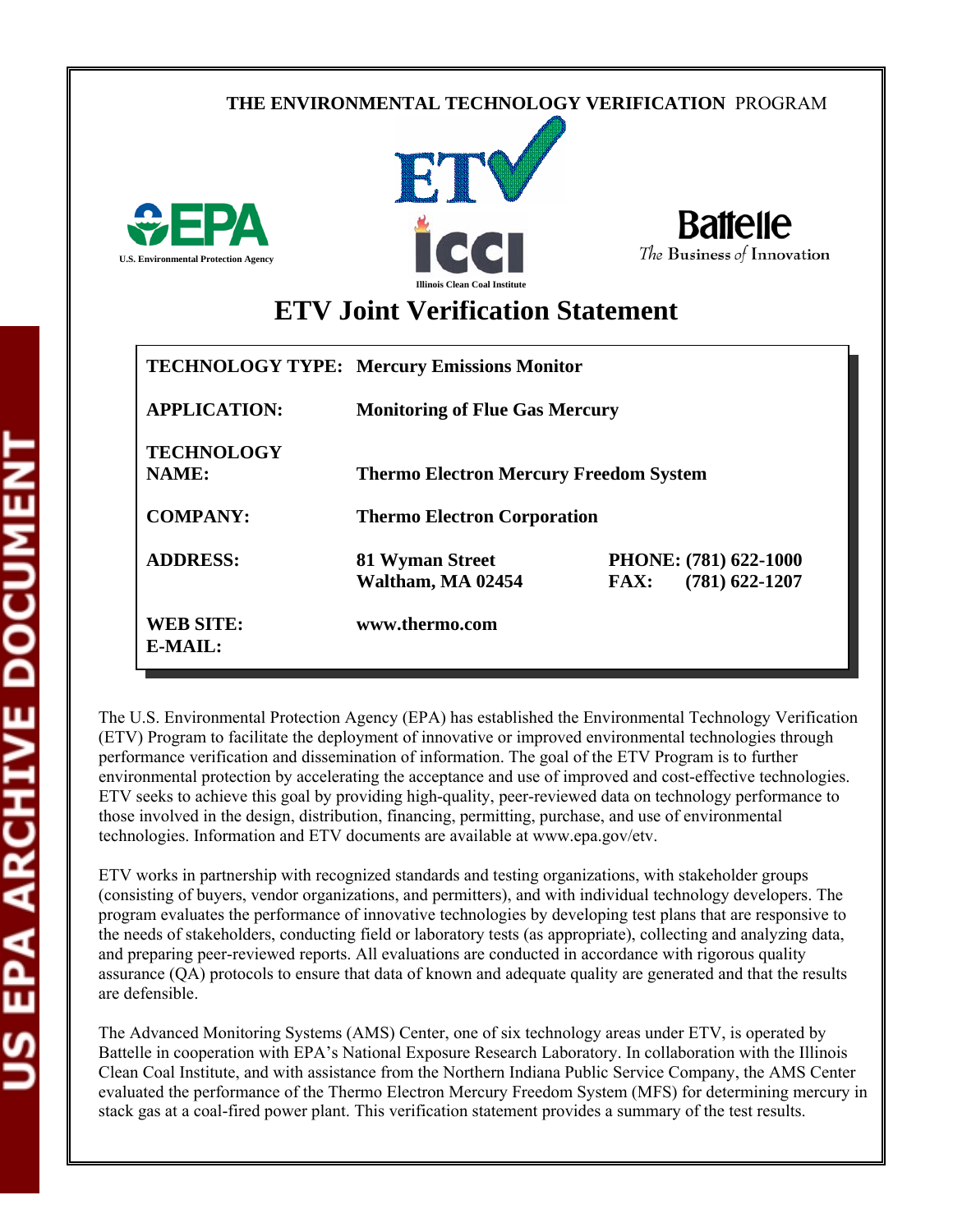#### **VERIFICATION TEST DESCRIPTION**

The performance of the MFS was evaluated in terms of relative accuracy (RA), linearity, seven-day calibration error, cycle time, data completeness, and operational factors (ease of use, maintenance and data output needs, power and other consumables use, reliability, and operational costs). RA was determined according to Equation A-10 of Chapter 40 of the Code of Federal Regulations Part 75 (40 CFR Part 75) Appendix A, by comparing MFS vapor-phase total mercury ( $\text{Hg}_\text{T}$ ) results to simultaneous results from American Society for Testing and Materials D 6784-02, the "Ontario Hydro" (OH) method. Calibration error was evaluated by comparing MFS readings on mercury standard and zero gases performed once each day over a consecutive seven-day period. Cycle time was evaluated in terms of the response of the MFS when switching from a zero gas or upscale elemental mercury  $(Hg^0)$  standard gas, supplied at the MFS probe inlet, to sampling of stack gas. Data completeness was assessed as the percentage of maximum data return achieved by the MFS over the test period. Operational factors were evaluated by means of observations during testing and records of needed maintenance, vendor activities, and expendables use.

The MFS was verified at Unit 17 of the R.M. Schahfer Generating Station, located near Wheatfield, Indiana, in part of a field test that took place between June 12 and July 25, 2006. Unit 17 burns pulverized Illinois subbituminous coal and has an electrostatic precipitator and a wet flue gas desulfurization unit. During the period of operation of the MFS, twelve successive OH method runs, each of 2 hours duration, were conducted on the Unit 17 stack using paired OH trains. Those reference samples were collected and analyzed to determine  $Hg<sup>0</sup>$ and oxidized mercury ( $Hg_{OX}$ ), the sum of which is  $Hg_T$ .

QA oversight of verification testing was provided by Battelle and EPA. Battelle QA staff conducted a technical systems audit, a performance evaluation audit, and a data quality audit of 10% of the test data.

This verification statement, the full report on which it is based, and the test/QA plan for this verification test are all available at www.epa.gov/etv/centers/center1.html.

### **TECHNOLOGY DESCRIPTION**

The following description of the MFS is based on information provided by the vendor. The information provided below was not verified in this test.

Designed to meet the provisions of 40 CFR Parts 60 and 75, the MFS can determine  $Hg^0$ ,  $Hg_{OX}$ , and  $Hg_T$  in exhaust stacks of coal-fired boilers. The system uses a direct measurement atomic fluorescence method that precludes the use of argon tanks and gold amalgamation. The system extracts a small sample flow from the flue gas stream and immediately dilutes it inside the probe. Any  $Hg_{OX}$  in the diluted sample is then converted to  $Hg^0$ in a dry heated converter to obtain an  $Hg_T$  measurement. This diluted, converted sample is continuously transported to the mercury analyzer in the MFS rack where it is analyzed using atomic fluorescence technology developed specifically for measuring mercury vapor concentrations on a continuous, real-time basis. In this test, the continuous readings of the MFS were averaged and reported at one-minute intervals. The MFS determined only  $Hg_T$  for the purposes of this test.

The MFS consists of a sampling probe with an integrated converter, a heated umbilical line, a probe controller, a saturated  $Hg^0$  vapor calibrator, and an atomic fluorescence analyzer. The MFS can be audited by introduction of mercury calibration gas standards, which can be delivered directly to the probe inlet by the MFS umbilical. In its rack configuration, the system is 70 inches high by 36 inches deep by 24 inches wide. The probe box measures 34.5 inches long by 18.5 inches high by 10.5 inches wide and weighs 90 pounds. Onboard data storage capacity is 4 megabytes. Recording to a data acquisition system can be accomplished using analog output signals, digital (RS232/485), or modbus (via an industry standard Ethernet port).